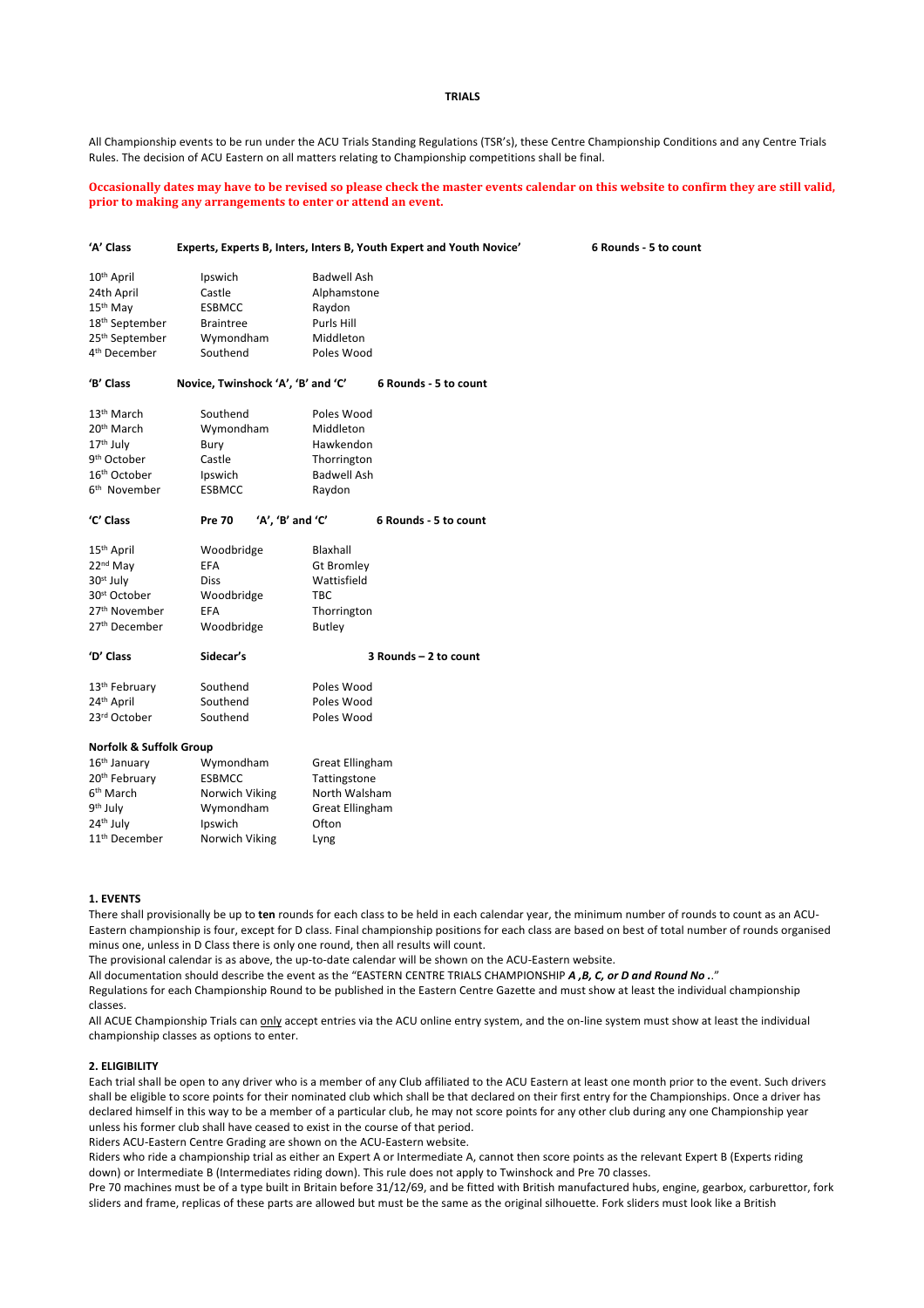manufactured part used on a British bike at that time, internal modifications are allowed and the maximum allowed tube diameter is 35mm. Non-British manufactured forks (e.g. Ceriani, Betor) used on British machines before 31/12/69 can only be used on the specific model of machine to which they were fitted before 31/12/69. Reed valves are not allowed. Amal Mk2 carburettors are not allowed. All Pre 70 machines must use tyres with tubes. The responsibility to prove that a machine complies with the rules rests with the competitor.

All Twin Shock Machines must be Air Cooled, no disc brakes, no hydraulic clutch, fork diameter 36mm maximum, (except SWM Jumbo) and originally built as twin-shock, i.e., no converted mono-shocks

At the lanyard check for youth riders, it should also be checked that parents or guardian of youth riders have written their mobile number on the youths riding numbers, to assist in informing them if there is a problem, they can opt out at signing on

### **3. CLASSES**

| 'A' class Championship rounds: 6 rounds – best 5 to count |                             |  |  |  |
|-----------------------------------------------------------|-----------------------------|--|--|--|
| <b>EXPERTS</b>                                            | (Yellow route)              |  |  |  |
| <b>EXPERTS B</b>                                          | (50/50 Red/Blue and Yellow) |  |  |  |
| INTERS, & YOUTH EXPERT                                    | (Red/Blue Route)            |  |  |  |
| <b>INTERS B &amp; YOUTH NOVICE</b>                        | (White)                     |  |  |  |
|                                                           |                             |  |  |  |

**'B'** class Championship rounds: 6 rounds – best 5 to count TWINSHOCK "A" (Red/Blue Route) TWINSHOCK "B" (50/50 Red/Blue and White) TWINSHOCK "C" (White) NOVICE. (White)

| "C' class Championship rounds: 6 rounds – best 5 to count |                                          |  |  |  |
|-----------------------------------------------------------|------------------------------------------|--|--|--|
| PRE 70 'A'                                                | At club's discretion                     |  |  |  |
| <b>PRE 70 'B'</b>                                         | One route below Pre 70 A, could be 50/50 |  |  |  |
| <b>PRE 70 'C'</b>                                         | One route below Pre 70 B, could be 50/50 |  |  |  |

**'D'** class Championship rounds: 3 rounds – best 2 to count SIDECARS At club's discretion

Class of competitors to determine correct severity and style of sections is to be as the underlined class on each route.

Different colours must be used for additional Routes and indicated in the event regulations

All Trials championships except pre-70 and sidecars to run TSR22A, 'stop allowed'.

Pre-70 and sidecar championship rounds to run TSR22B, 'no stop'.

For non-championship trials clubs should include in the permit application if "No-Stop" or "Stop Allowed" rules will apply.

In A Class Championship rounds all youth riders can decide to compete on Red/Blue route as Youth-Expert or on White Route as Youth-Novice.

# **4. ENTRIES**

If entries are limited, priority must be given to ACU-Eastern championship classes and to qualify as an ACU-Eastern Championship round all championship class entries correctly received before the closing date must be accepted.

All competitors, who have entries accepted, will qualify to score championship points in the appropriate class, assuming for Pre-70 that championship machine eligibility requirements are met on the day.

All championship trials, except Class D, must have a closing date which is recommended should be at least 2 days prior to the event, and no entries on the day.

For the trial to qualify as a Championship event there is no minimum number of entries per class.

The ACU-Eastern appointed steward for an event can complete the course in a non-championship class but his score must not be published.

### **5. STARTING POSITIONS**

The organising club can decide if the first lap of their Expert Championship round will be a counting or a non-counting lap. If non-counting a score will be given but not included in the results, this must be declared before the start of the event. There must be planned for a minimum of 30 sections to count.

All riders in each class will start at the same section. (All Experts at No 1/all Inters at No 6 for instance.)

All sections must be done in numerical order from the starting section specified for that class.

For all ACU-EC championship trials all sections have observers and be observed on all laps.

A Time Limit, of up to 5 hours, can be imposed by the Club running the event, this will INCLUDE the Experts unmarked lap (above).

## **6. TIES**

Ties will be resolved by ACU TSR's.

#### **7, POINTS**

Individual Championship points will be awarded in each class as follows: - 1st 20 points, 2nd - 17 points, 3rd - 15 points 4th - 13 points, 5th - 11 points, and then reducing by 1 point per position until 15th 1 point.

The Club Championship points to be awarded to the Clubs best Expert, Intermediate and Novice who scores Individual Championship points in each, round. The scale of points to be the same as the Individual points. Championship, i e. 1st - 20 points, down to 15<sup>th</sup> - 1 point. Expert B riders will score club championship points if their club has not scored in the Expert A results and only if there are less than 15 Expert A riders in that round.

The Sidecar Club Championship points to be awarded to the best drivers from each club.